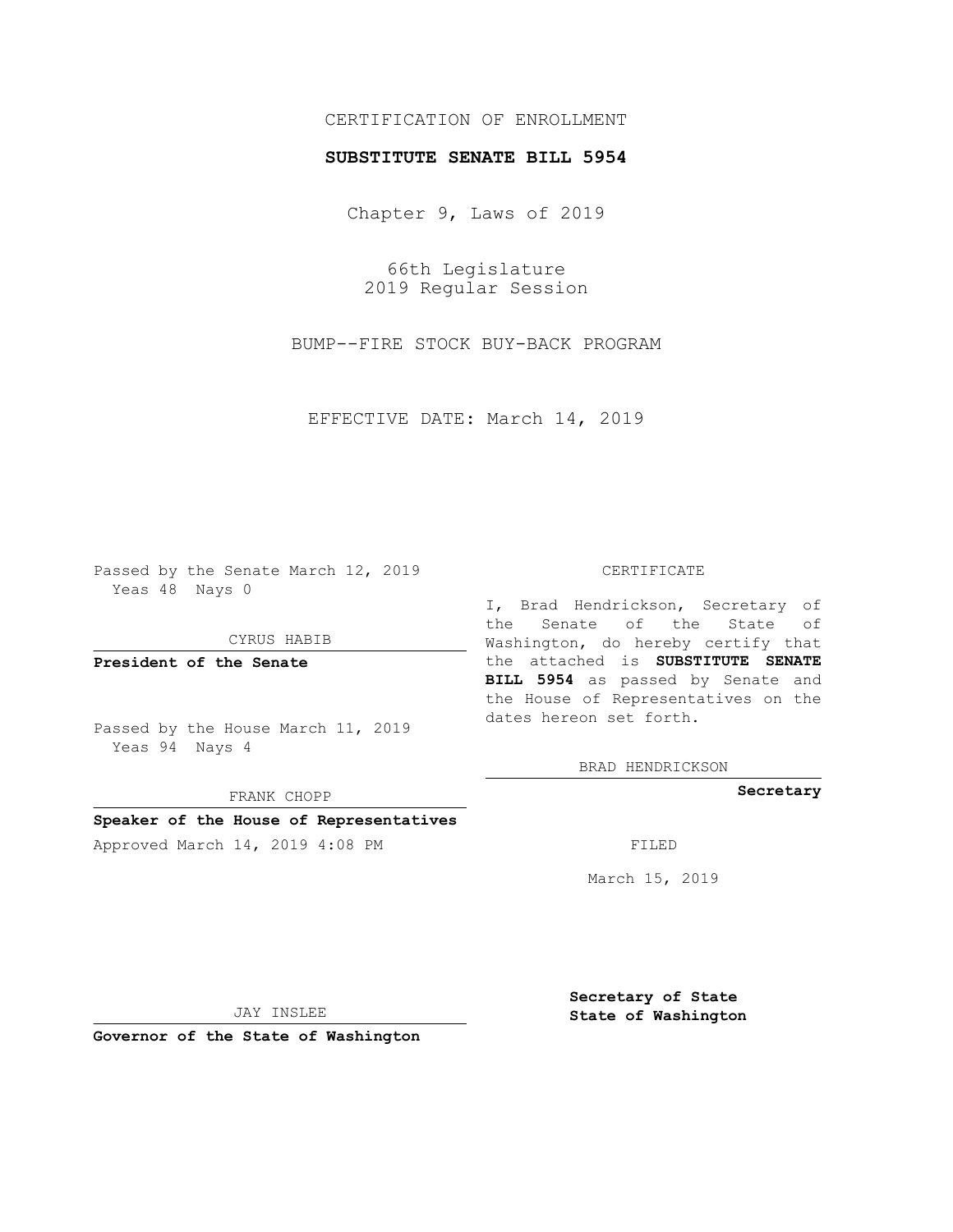## **SUBSTITUTE SENATE BILL 5954**

AS AMENDED BY THE HOUSE

Passed Legislature - 2019 Regular Session

# **State of Washington 66th Legislature 2019 Regular Session By** Senate Ways & Means (originally sponsored by Senator Rolfes)

READ FIRST TIME 02/22/19.

1 AN ACT Relating to the bump-fire stock buy-back program; amending 2 RCW 43.43.920; making an appropriation; and declaring an emergency.

3 BE IT ENACTED BY THE LEGISLATURE OF THE STATE OF WASHINGTON:

4 **Sec. 1.** RCW 43.43.920 and 2018 c 7 s 10 are each amended to read 5 as follows:

 (1) The Washington state patrol shall establish and administer a bump-fire stock buy-back program to allow a person in possession of a bump-fire stock to relinquish the device to the Washington state 9 patrol ((or a participating local law enforcement agency)) in exchange for a monetary payment established under this section. The Washington state patrol shall adopt rules to implement the bump-fire stock buy-back program according to the following standards:

13 (a) The buy-back program must be implemented between July 1, 14 2018, and June 30, 2019, at locations in regions throughout the 15 state.

16 (b) The buy-back program must allow ((<del>an individual</del>)) <u>a</u> 17 Washington resident to relinquish ((a)) up to five bump-fire stocks 18 ((to the Washington state patrol or a local law enforcement agency 19 participating in the program)) as provided in subsection (2) of this 20 section in exchange for a monetary payment of one hundred fifty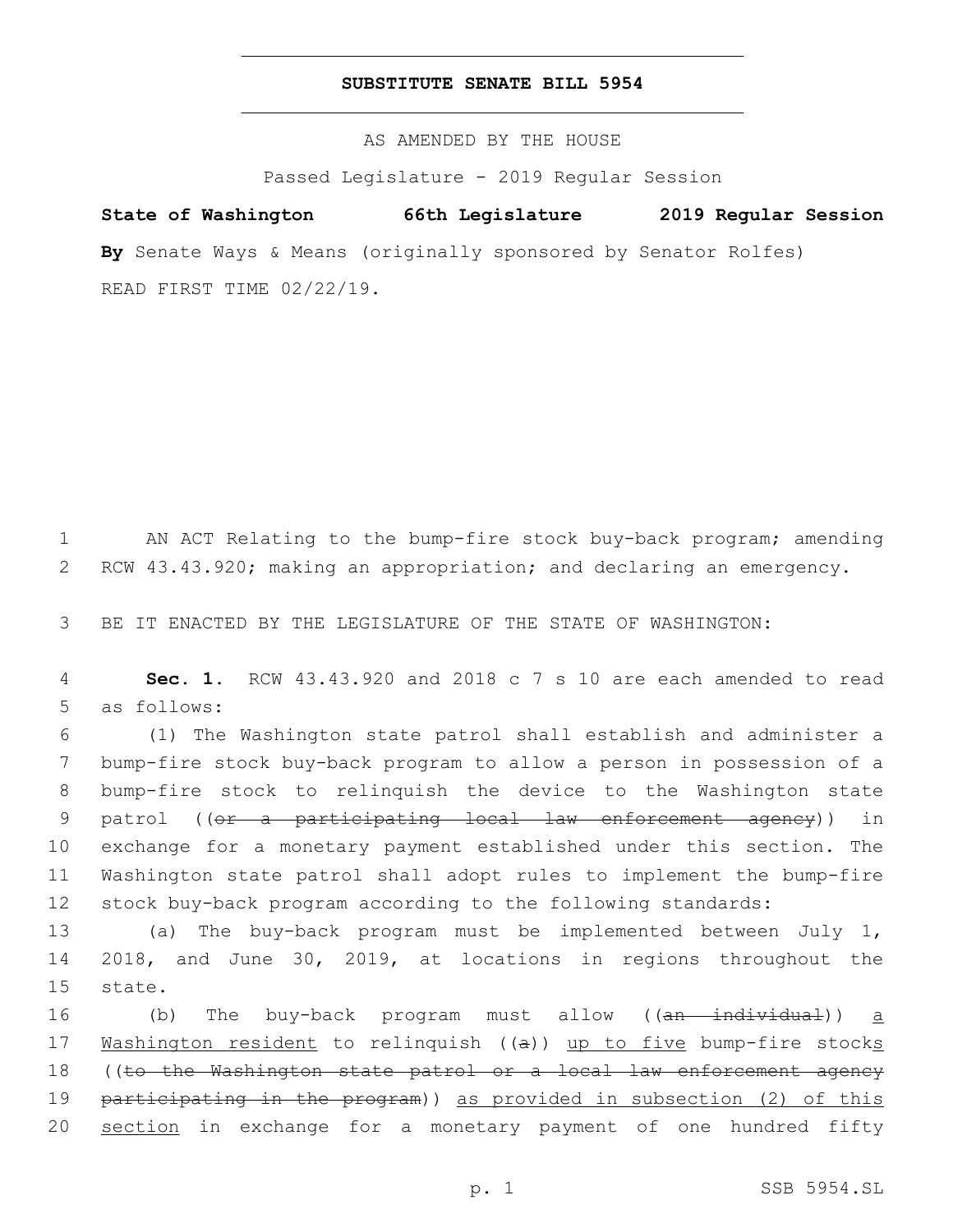1 dollars. ((The Washington state patrol shall coordinate with local 2 law enforcement agencies in implementing the program.))

3 (c) The Washington state patrol shall establish the method for 4 providing the monetary ((payment and reimbursing a participating law 5 enforcement agency for)) payments made to individuals under the buyback program.6

 (d) The buy-back program is subject to the availability of funds appropriated for this specific purpose. This section does not create a right or entitlement in a person to receive a monetary payment under the buy-back program. The program must be operated on a first-11 come, first-served basis and no payments may be made that would 12 require the Washington state patrol to exceed the amount appropriated in section 2 of this act.

14 (e) The Washington state patrol ((and participating law 15 enforcement agencies)) shall establish quidelines for the destruction 16 or other disposition of bump-fire stocks relinquished under this 17 section.

18 (2) A Washington resident may obtain payment for relinquishing up 19 to five bump-fire stocks by taking one of the following actions:

 (a) By relinquishing an operable or inoperable bump-fire stock to 21 the Washington state patrol before the effective date of any federal law or rule that prohibits possession of bump-fire stocks or June 30, 2019, whichever is earlier; or

24 (b) No later than June 30, 2019, by providing the Washington 25 state patrol with a receipt or statement from the federal bureau of 26 alcohol, tobacco, firearms, and explosives, or a Washington law 27 enforcement agency, that a bump-fire stock was relinquished to the 28 agency before the effective date of any federal law or rule that 29 prohibits possession of bump-fire stocks.

30 (3) This section expires January 1, 2020.

 NEW SECTION. **Sec. 2.** The sum of one hundred fifty thousand dollars, or as much thereof as may be necessary, is appropriated for the fiscal year ending June 30, 2019, from the general fund to the Washington state patrol for the purposes of this act.

 NEW SECTION. **Sec. 3.** This act is necessary for the immediate preservation of the public peace, health, or safety, or support of the state government and its existing public institutions, and takes effect immediately.